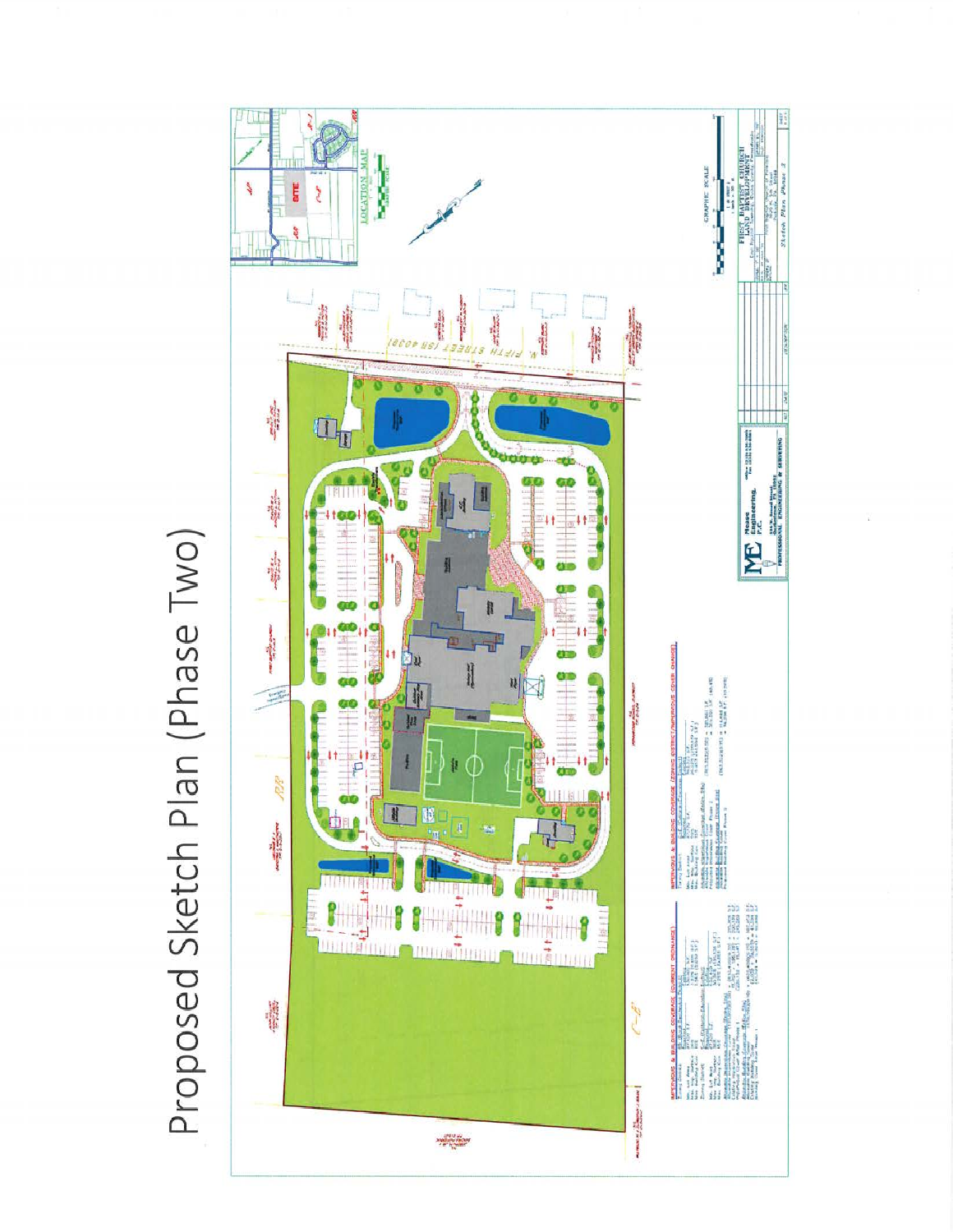**East Rockhill Township Board of Supervisors** 



## May 24, 2022

## **Regular Business Meeting Minutes**

The regular business meeting of the East Rockhill Township Board of Supervisors was held at 7:00p.m. on May 24, 2022, in the meeting room at the East Rockhill Township Municipal Office, 1622 North Ridge Road, Perkasie, PA 18944.

| Present: | Gary Volovnik        | <b>Supervisor Chairperson</b>        |
|----------|----------------------|--------------------------------------|
|          | Dave Nyman           | <b>Supervisor Vice-Chairperson</b>   |
|          | Jim Nietupski        | <b>Supervisor Member</b>             |
|          | Marianne Morano      | <b>Township Manager</b>              |
|          | Will Oetinger, Esq.  | <b>Township Solicitor</b>            |
|          | Steve Baluh, P.E.    | <b>Township Engineer</b>             |
|          | Jeff Scholl          | <b>Public Works Director</b>         |
|          | Chief Dickinson, Jr. | Pennridge Regional Police Department |

The meeting was called to order at 7:00p.m. by Mr. Volovnik with the Pledge of Allegiance.

Members of the public and press were present.

## **Announcements or Presentations:**

• Grand View Hospital Emergency Services Presentation. Mark Horne, Grand View Hospital COO; David Alderfer, Director of Development and Brad Eliff, Chief of Medic 151 were present to discuss medic 151 and the 24-7 services provided including treating level 2 traumas and being able to provide a higher level of service than volunteer EMS. Medic 151 has financial needs to meet the requirement of a 5G technology upgrade and noted transport service is to make beds available in the hospital. They do not believe there is an issue with service and a need for a sub-station by a different provider.

## **Public Comment #1:**

- Ned Powell, 2747 Three Mile Run Road, thanked public works for performing storm clean-up in a timely manner.
- Tina O'Rourke, 1819 Old Bethlehem Pike, asked for the status of public water and public sewer connection as part of the McClennen Tract. It was stated East Rockhill and West Rockhill Townships would proceed with a joint Act 537 amended submission once the McClennen Tract received DEP approval and Perkasie Regional Authority will finalize McClennen Tract public water design prior to a meeting with DEP.

## **Approval of Minutes and Bills Payable:**

## Approval of Minutes from April 19, 2022, Regular Meeting.

## Payment of Unpaid Bills dated May 19, 2022, in the amount of \$341,695.87.

On motion by Mr. Nietupski, seconded by Mr. Nyman, to adopt the meeting minutes from the Board of Supervisors' April 19, 2022, Regular Meeting and approve payment of the Bills List dated May 19, 2022, for a total amount of \$341,695.87 as presented. With no additional discussion, all present voted in favor.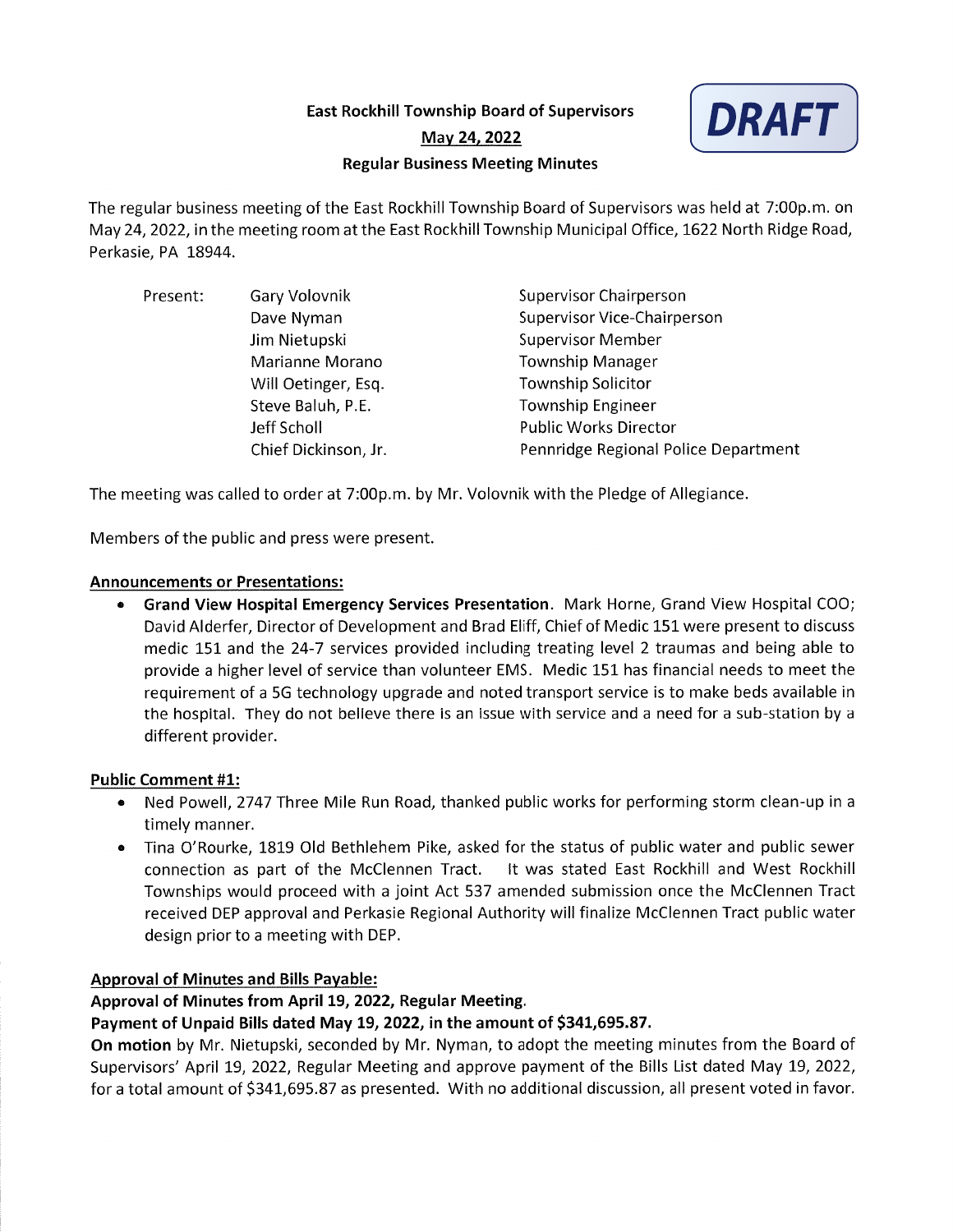

#### **Township Manager's Report: Marianne Morano**

Zoning Hearing Board Application from Daniel and Florence Bowman for 410 Three Mile Run Road. Mr. Bill Benner, Esq., Daniel and Florence Bowman were present to review the application seeking a variance at 410 Three Mile Run Road, Sellersville Bucks County Tax Map Parcel Number 12-008-060. This property is located in the S-Suburban Zoning District. The Applicant is seeking to construct a residential accessory building within a buffer yard area and is seeking a variance from Section 27-1905.b.(4) which prohibits structures from being located in a buffer area.

On motion by Mr. Nyman, seconded by Mr. Nietupski, to not take a position on the application. With no additional discussion, all present voted in favor.

Iron Bridge Park - Branch Creek Walking Path. Staff presented a proposal with photographs that included Iron Bridge parking lot adding 12 spaces; between Iron Bridge parking and Blooming Glen Road near soccer field to fill in low area and install yard drain; between Iron Bridge parking and Blooming Glen Road area of the path closest to the creek to raise path and install a French drain; and past Blooming Glen Road behind Bucks County Community College to swale with perforated pipe for an estimated unbudgeted expense of \$19,0000.00.

Mr. Nyman stated the American Rescue Plan monies should be utilized.

On motion by Mr. Nyman, seconded by Mr. Nietupski, to accept the proposal as presented. With no additional discussion, all present voted in favor.

Mr. Baluh followed up on dual culvert concern from the April meeting. During large flooding events, once the creek level reaches the top of the culvert water can back up no mater the size or number of culverts and an elliptical/arch pipe may be feasible. Consensus was to provide a recommendation and cost for Board consideration.

Kooker Avenue Petition. Mrs. Morano noted she sent a letter to all property owners advising them of their responsibility with the address change and received no response.

On motion by Mr. Nyman, seconded by Mr. Nietupski, to authorize renumbering house numbers on Kooker Avenue, a private road, for the community mailboxes as requested. With no additional discussion, all present voted in favor.

#### **Destruction of Specific Township Records.**

On motion by Mr. Nietupski, seconded by Mr. Nyman, to adopt Resolution 2022-05 as presented. With no additional discussion, all present voted in favor.

#### **Electronic Access to PennDOT Systems Agreement.**

On motion by Mr. Nyman, seconded by Mr. Nietupski, to adopt Resolution 2022-06 as presented. With no additional discussion, all present voted in favor.

Request to Purchase Sewer EDU's. Correspondence from Pennridge Wastewater Treatment Authority (PWTA) to all members was received to consider the sale of 50 sewer EDU's to Hilltown Township Water and Sewer Authority.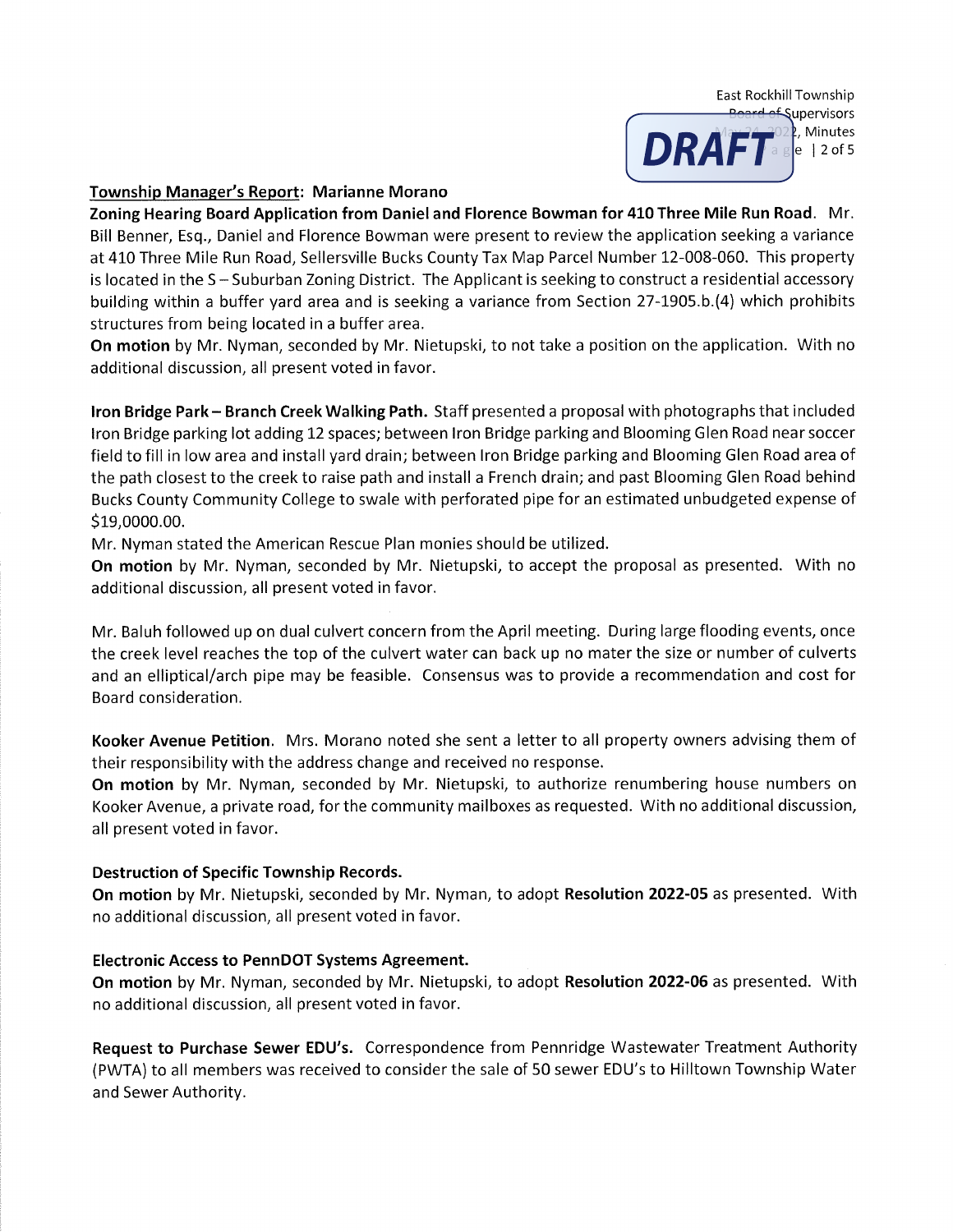

ckhill Township

On motion by Mr. Nyman, seconded by Mr. Nietupski, to decline the request for the sale of Equivalent Dwelling Units (EDUs). With no additional discussion, all present voted in favor.

On motion by Mr. Volovnik, seconded by Mr. Nietupski, to approve the Township Manager report. With no additional discussion, all present voted in favor.

## **Public Works Report: Jeff Scholl**

Mr. Scholl updated the Board on Public Works activities as of May 20, 2022. Of note, a contractor was needed at the Treatment Plant for a repair. DCNR would like outfall to Nockamixon Lake by Lake House Inn changed as part of our grant submission. The report is on file.

On motion by Mr. Nietupski, seconded by Mr. Nyman, to approve the Township Public Works report. With no additional discussion, all present voted in favor.

## Township Engineer Report: Steve Baluh, P.E.

There was none.

## Township Solicitor Report: Will Oetinger, Esq.

Pennridge School District Concept Plan. Brett Flower, Eckert Seamans; Andrew Cecere, Sitelogic; Kelly Harper, Pennridge School District were present to discuss a proposed Ordinance Amendment for the C-E district which encompasses Pennridge School District Administration, high school, north middle school, transportation and First Baptist Church property to increase allowable impervious surface from 30% which equates to 42 acres to 40% which equates to 56 acres. The existing basin can handle what is on the site at this time and nothing is anticipated in their 5-year plan. In addition to a proposed salt shed at the operation facility across the street, three additional proposed locations were provided at the transportation facility should be Supervisors support the Zoning Amendment.

Consensus of the Board was to not support a zoning amendment for the C-E District due to the salt shed could be added under current zoning.

## St. Peter's Tohickon United Church of Christ

On motion by Mr. Nyman, seconded by Mr. Nietupski, to authorize Chairperson execution of Septic Operation and Maintenance Agreement for 1050 Old Bethlehem Road as presented. With no additional discussion, all present voted in favor.

Mr. Oetinger stated the Lake House Inn appeal period has passed.

On motion by Mr. Nyman, seconded by Mr. Nietupski, to accept the Township Solicitors' report. With no additional discussion, all present voted in favor.

#### **Board and Commission Reports**

## Pennridge Regional Police Department: Chief Dickinson, Jr.

The Chief shared the April 2022 Pennridge Regional Police activity report. The report is on file.

On motion by Mr. Volovnik, seconded by Mr. Nietupski, to accept the Pennridge Regional Police Department report. With no additional discussion, all present voted in favor.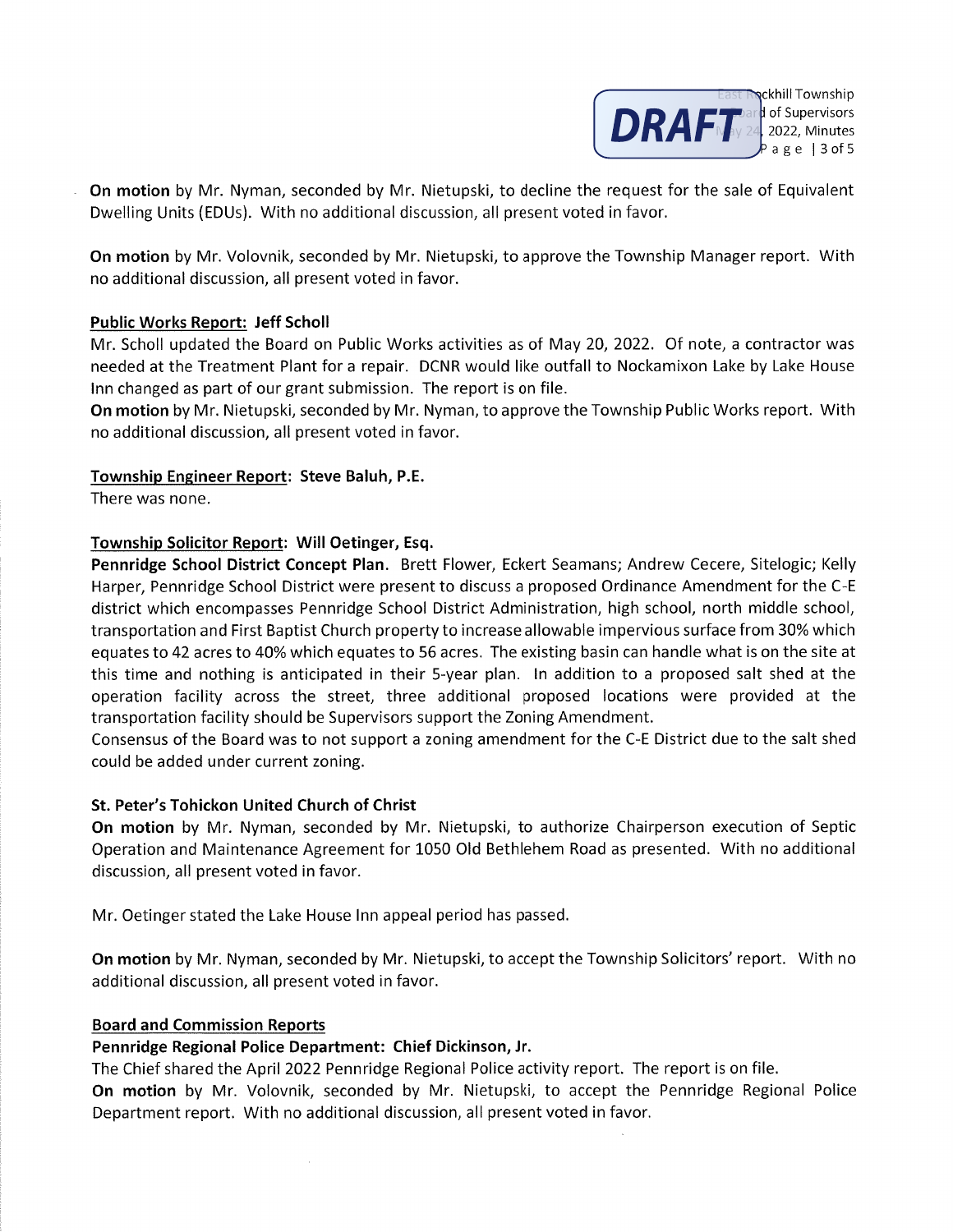

## Pennridge Wastewater Treatment Authority: Dave Nyman

The March and April 2022 minutes and flow reports were provided to the Board.

On motion by Mr. Nietupski, seconded by Mr. Volovnik, to accept the Pennridge Wastewater Treatment Authority report. With no additional discussion, all present voted in favor.

## **Pennridge Area Coordinating Committee: Dave Nyman**

Mr. Nyman shared highlights of the April 28, 2022, meeting. The notes were provided to the Board and are on file.

On motion by Mr. Nietupski, seconded by Mr. Volovnik, to accept the Pennridge Area Coordinating Committee report. With no additional discussion, all present voted in favor.

## **Department and Emergency Services Reports**

On motion by Mr. Nyman, seconded by Mr. Nietupski, to acknowledge receipt of the Department and Emergency Services reports. With no additional discussion, all presented voted in favor.

## New or Other Business - Supervisors' Items:

- Mr. Nietupski provided a document to amend the Zoning Ordinance farm unit density and family members.
- Mr. Nietupski stated he obtained proposals from two engineering firms to look at the Stone Edge Culvert. Mr. Nyman stated the Township Engineer is very familiar with the culvert and has been looking at if for the past year and did not see a need to engage an outside consultant. Mr. Volovnik opposed an outside consultant and reiterated easements need to be acquired before design can commence.

## **Public Comment #2:**

- Larry Wheatley, 5 Boulder Drive, questioned open burning and noted the police did not write a ticket for neighbor burning recreationally. Mr. Oetinger will look at the current burning regulations to see if an update is needed. Mr. Wheatley questioned impervious surface and cited a neighbor did not need to obtain permits from the Township for a driveway expansion. Township Engineer and Public Works Director did a site visit of the driveway expansion upon notice by Mr. Wheatly and no Ordinances were violated and no permits are required for the work that took place.
- Ned Powell, 2747 Three Mile Run Road, expressed gratitude for the Township prevailing against the Lake House Inn zoning enforcement.
- Jeff Kneuppel, 2810 Creek Road, expressed gratitude for the Township prevailing against the Lake House Inn zoning enforcement and maintaining the rural neighborhood.
- Lou DiTonno, 1 Boulder Drive, noted the Stone Edge culvert flooded twice during recent heavy rain events, but the Hill Road bridge did not.

## Adjournment:

On motion by Mr. Nietupski, seconded by Mr. Nyman, to adjourn the regular meeting. With no additional discussion, the meeting was adjourned at 8:38p.m.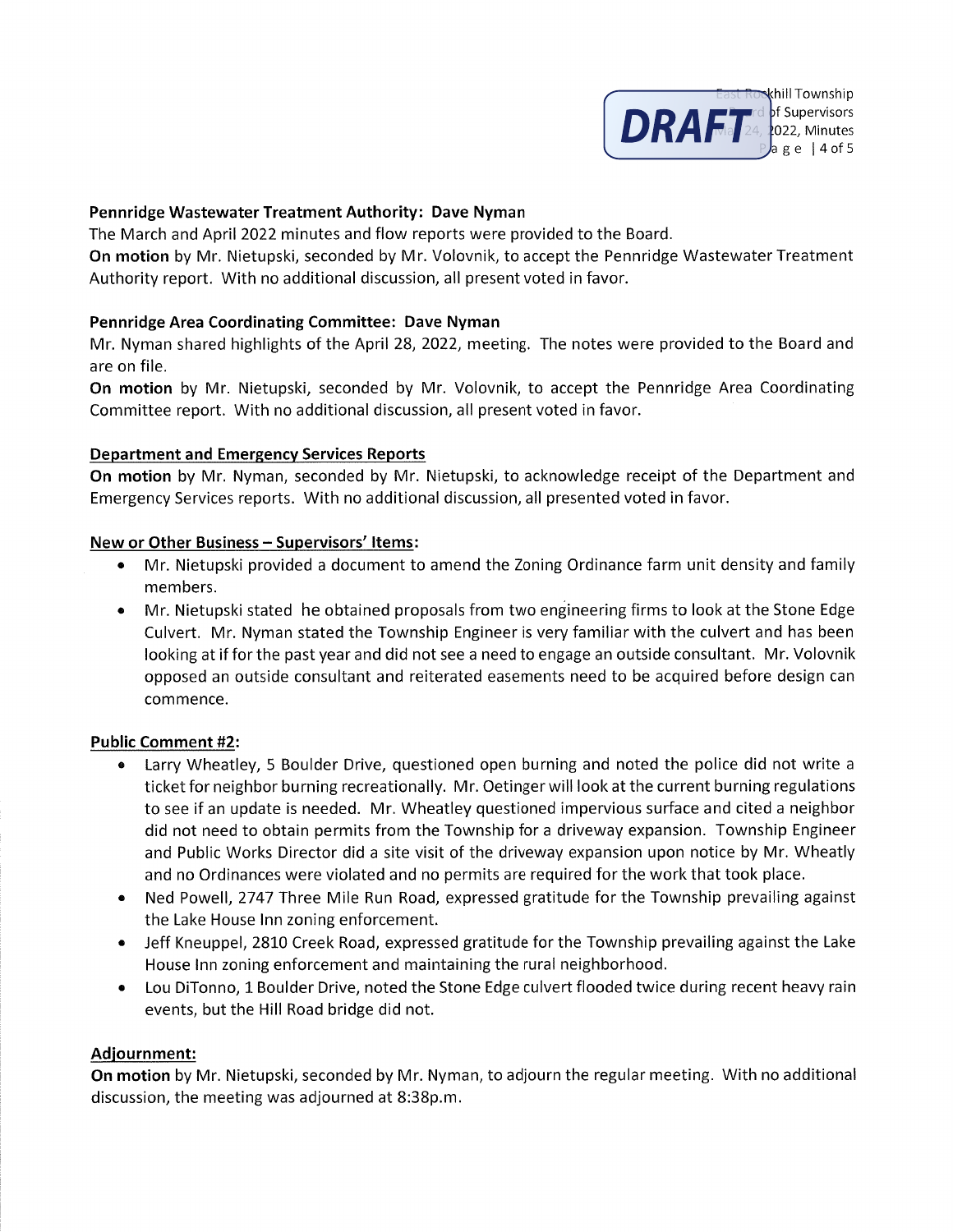June 23, 2022

| <b>FUND NAME</b>                       | <b>DESCRIPTION</b>                                                                                                                             |    | <b>TOTAL</b> |
|----------------------------------------|------------------------------------------------------------------------------------------------------------------------------------------------|----|--------------|
| General                                | <b>General Purposes</b>                                                                                                                        |    | \$168,490.03 |
| Fire                                   | Revenue from Real Estate 1.0 mil. Expenses<br>related to Fire Volunteer Services.                                                              | \$ | 107.27       |
| Open Space                             | Revenue from Earned Income 0.25. Expenses for<br>preservation and maintenance per HB1523.                                                      | \$ | 2,975.79     |
| Sewer                                  | Revenue from sewer rates and connections.<br>Expenses for sewer operations.                                                                    | \$ | 67,437.67    |
| Park & Recreation / Golf Driving Range | Revenue from token sales, park reservations &<br>contributions. Expenses for driving range and park<br>maintenance.                            | S  | 2,900.49     |
| Street Light                           | Revenue from annual street light assessment for<br>properties in district. Expenses payable to PPL for<br>street light rental and maintenance. | \$ | 1,592.89     |
| Capital Improvement                    | Revenue from Real Estate 1.25 mil. Expenses for<br>capital projects as budgeted and approved by<br>Board of Supervisors.                       | \$ |              |
| <b>Building Debt</b>                   | Revenue from Real Estate 1.26 mil. Expenses for<br>Police Headquarter and Municipal Complex<br>building debt.                                  | \$ | 5,797.22     |
| Capital Reserve                        | Revenue from grants and contributions. Expenses<br>per allocations as budgeted and approved by<br><b>Board of Supervisors.</b>                 | \$ |              |
| State Aid (Liquid Fuels)               | Revenue from State fuel tax. Expenses according<br>to PennDOT guidelines for road and vehicle<br>maintenance.                                  |    | \$133,812.27 |
| Escrow                                 | Revenue for consultant review time. Expenses for<br>projects under review with escrow requirements.                                            | \$ | 3,718.26     |

## Summary of Fund Expenses

Unpaid Bills Total \$ 386,831.89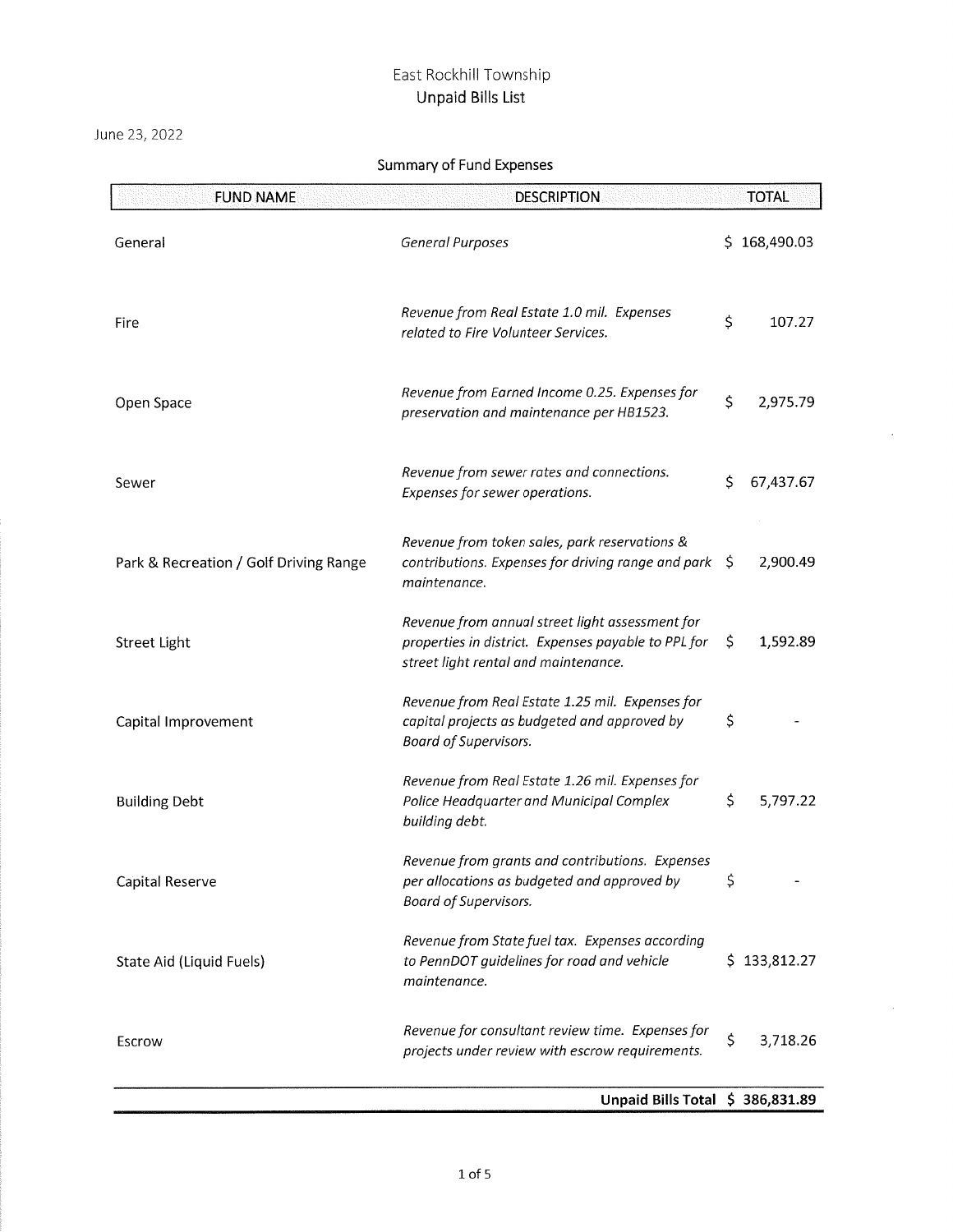## June 23, 2022

## Detail of Fund Expenses

| Payable To                               | Memo                                    | <b>Amount</b> |
|------------------------------------------|-----------------------------------------|---------------|
| General Fund - 01                        |                                         |               |
| 21st Century Media                       | Advertising                             | 126.71        |
| AmeriGas                                 | Propane Fuel                            | 356.19        |
| Arlo Eby                                 | ZHB Bowman                              | 25.00         |
| Art SignWorks Inc                        | Municipal Seal                          | 2,439.00      |
| BIU                                      | Code Services                           | 1,764.00      |
| <b>Bucks County Court Reporters</b>      | ZHB Rufe                                | 387.50        |
| Chase Credit Card                        | Amazon                                  | 75.06 *       |
| Chase Credit Card                        | <b>PSATS Educational Conference</b>     | 1,423.02 *    |
| Chase Credit Card                        | <b>PSATS Educational Conference</b>     | 187.59 *      |
| Chase Credit Card                        | Lowes                                   | 130.56 *      |
| Clemens Uniform                          | Uniforms                                | 47.24 *       |
| <b>Clemens Uniform</b>                   | Uniforms                                | 189.84        |
| Clemons Richter & Reiss                  | Rufe                                    | 1,015.00 *    |
| Clemons Richter & Reiss                  | Bowman                                  | 385.00 *      |
| Davis Feed                               | Supplies                                | 79.00 *       |
| Delaware Valley Health Insurance (DVHT)  | <b>Insurance Premium</b>                | 11,468.49     |
| Delaware Valley Prop & Liability (DVPLT) | <b>Microsoft Training</b>               | 25.00         |
| <b>Emerald Garden</b>                    | Lawn Maintenance                        | 1,961.00      |
| <b>IPFone</b>                            | <b>Phone Service</b>                    | 270.00 *      |
| <b>IT Business Solutions</b>             | <b>Monthly Service</b>                  | 459.00        |
| John Fenley                              | ZHB Bowman                              | 25.00         |
| Kathleen Hart                            | ZHB Bowman                              | 25.00         |
| Keystone Collections Group               | <b>EIT Commission</b>                   | 2,552.59 *    |
| Keystone Collections Group               | Costs Retained by Tax Officer (Act 192) | 991.95 *      |
| Keystone Collections Group               | <b>EIT Taxpayer Refunds</b>             | 1,672.24 *    |
| Keystone Collections Group               | <b>LST Commission</b>                   | 173.58 *      |
| Keystone Collections Group               | <b>TCD Operational Fees</b>             | 137.59 *      |
| Manko Gold Katcher Fox                   | Township Environmental Solicitor        | 120.00        |
| Marianne Morano                          | Mileage Reimb. Jan-Jun 2022             | 600.00        |
| McCallion                                | <b>Temporary Staffing</b>               | 104.00 *      |
| McCallion                                | <b>Temporary Staffing</b>               | 312.00        |
| Neat & Clean                             | Township Office                         | 280.00 *      |
| Neat & Clean                             | Township Office                         | 140.00        |
| PAPCO                                    | Unleaded Fuel                           | 719.22        |
| PAPCO                                    | Diesel Fuel                             | 1,233.64      |
| PP&L Electric                            | Parking Lot Lights                      | 171.24        |
| PP&L Electric                            | Municipal Office                        | 134.02        |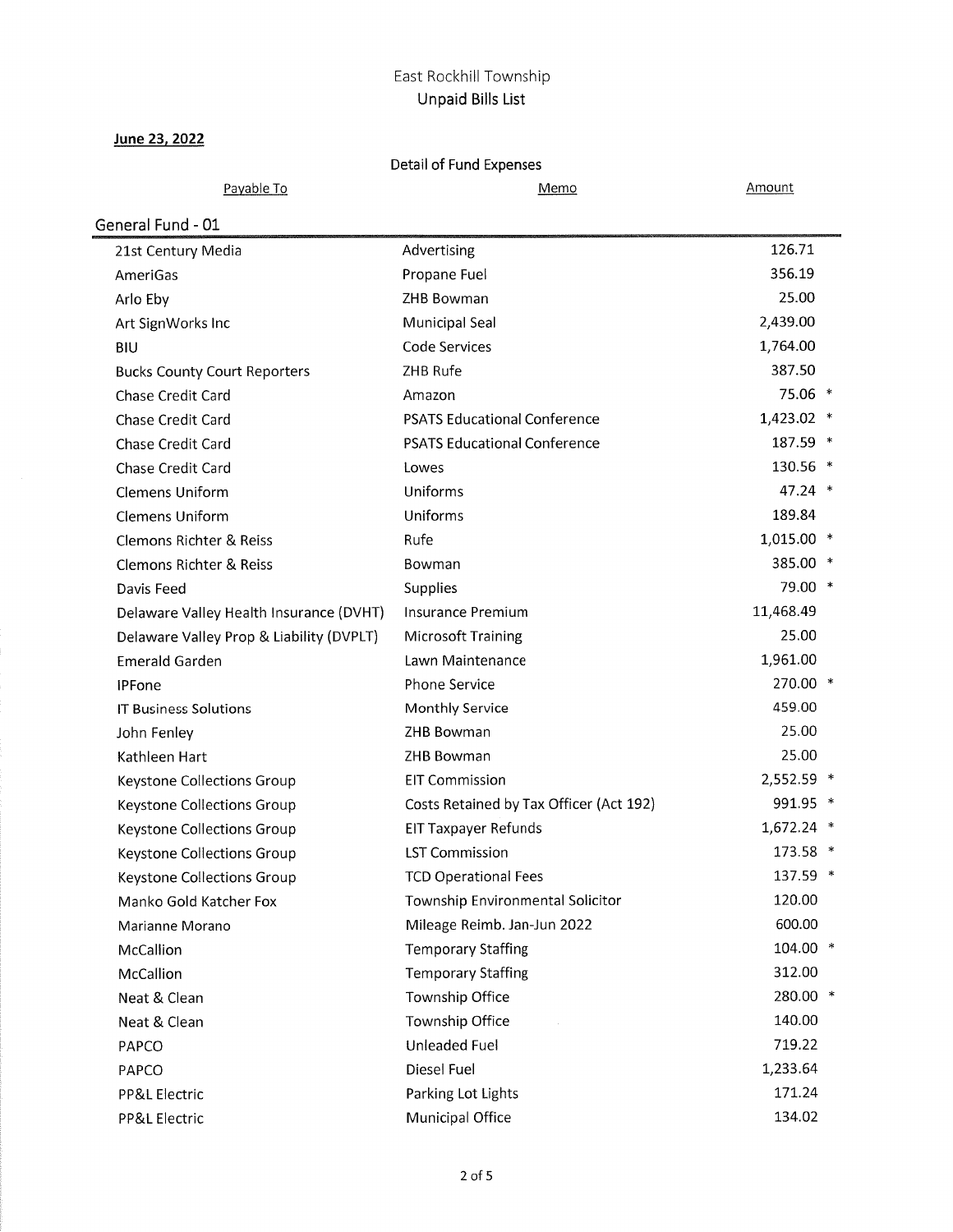#### June 23, 2022

|                                        | Detail of Fund Expenses                   |              |  |
|----------------------------------------|-------------------------------------------|--------------|--|
| Payable To                             | Memo                                      | Amount       |  |
| <b>PP&amp;L Electric</b>               | Garage/Shop                               | 61.92        |  |
| Pennridge Regional Police              | Police Service                            | 83,114.33    |  |
| Principal Financial Group              | Insurance Premium                         | 347.55       |  |
| Raifsnider's Exterminating             | Quarterly Pest Control                    | 95.00        |  |
| Reiss Hauling & Recycling, Inc.        | Trash & Recycling Service                 | 2,570.00     |  |
| Ricoh                                  | Copier Rental/Prepay                      | 264.46 *     |  |
| Ricoh-Images                           | Black & White/Color Copies                | $6.14$ *     |  |
| Safety-Kleen                           | Supplies                                  | 350.63       |  |
| <b>Star Buick GMC Cadillac</b>         | <b>GMC Pickup Truck</b>                   | 46,022.00 *  |  |
| Sprint                                 | Cell Phone Service                        | 132.69 *     |  |
| Township of Northampton                | Verizon Franchise Negotiations            | 208.74       |  |
| <b>Upper Bucks Chamber of Commerce</b> | 7/2022 - 6/2023 Membership                | 340.00       |  |
| Verizon                                | <b>FIOS service</b>                       | 109.00 *     |  |
| Wehrung's                              | <b>Railing Replacement</b>                | 1,302.37 *   |  |
| Wehrung's                              | <b>Railing Replacement</b>                | 83.59        |  |
| Wynn Associates                        | Township Engineer Sander                  | 188.60       |  |
| Wynn Associates                        | Township Engineer Lake House Inn          | 74.40        |  |
| Wynn Associates                        | Township Engineer General                 | 279.67       |  |
| Wynn Associates                        | Township Engineer Twp Maintenance Complex | 240.87       |  |
| Wynn Associates                        | Township Engineer Willard H Markey Park   | 491.80       |  |
|                                        | General Fund                              | \$168,490.03 |  |

## Fire Fund - 03

 $\Delta \phi$ 

| <b>PP&amp;L Electric</b>   | Substation                           |                 |    | 107.27       |
|----------------------------|--------------------------------------|-----------------|----|--------------|
|                            |                                      | Fire Fund \$    |    | 107.27       |
| Open Space Fund - 05       |                                      |                 |    |              |
| Keystone Collections Group | <b>EIT Commission</b>                |                 |    | $1,221.66$ * |
| Keystone Collections Group | Taxpayer Refunds                     |                 |    | 836.13 *     |
| Wynn Associates            | Township Engineer Rapkin             |                 |    | 918.00       |
|                            |                                      | Open Space Fund | -S | 2,975.79     |
| Sewer Fund - 08            |                                      |                 |    |              |
| <b>Brad S Nicholas</b>     | Pump Sludge                          |                 |    | 315.00       |
| <b>BSI Electric</b>        | <b>Electrical Pump Station</b>       |                 |    | 46,687.75    |
| <b>Bullseye</b>            | <b>Pumping Station Alarm Service</b> |                 |    | 139.24 *     |
| <b>Bullseye</b>            | <b>Pumping Station Alarm Service</b> |                 |    | 190.68 *     |
| <b>CKS Engineers</b>       | <b>Engineering Pump Station</b>      |                 |    | 7,761.03     |
| Comcast                    | Treatment Plant Phone Service        |                 |    | 97.98        |

Delaware Valley Health Insurance (DVHT) Insurance Premium

928.41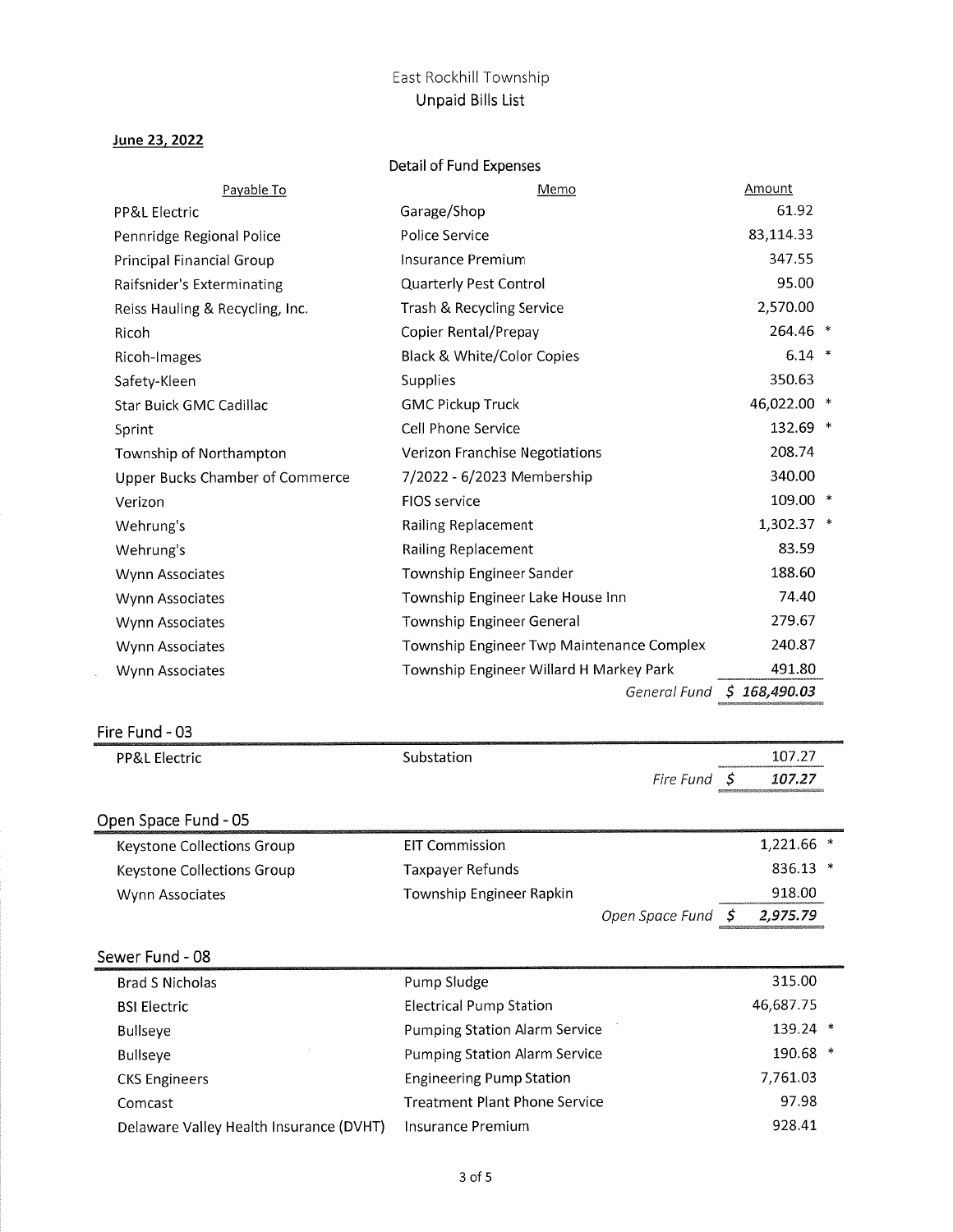## June 23, 2022

|                             | Detail of Fund Expenses       |                                |  |
|-----------------------------|-------------------------------|--------------------------------|--|
| Payable To                  | Memo                          | Amount                         |  |
| Emerald Garden              | Lawn Maintenance              | 500.00                         |  |
| G&G Electrical Construction | <b>Treatment Plant Repair</b> | 2,434.02                       |  |
| Kevin Franks                | <b>Treatment Plant</b>        | 1,850.00                       |  |
| Lawson                      | <b>Supplies</b>               | $177.32$ *                     |  |
| Miller Tire & Auto          | Parts                         | 328.22                         |  |
| MJ Reider Associates        | Lab Analysis                  | 279.95 *                       |  |
| <b>MJ Reider Associates</b> | Lab Analysis                  | 279.95                         |  |
| <b>PAPCO</b>                | Diesel Fuel                   | 636.18 *                       |  |
| PP&L Electric               | <b>Pump Station</b>           | 930.60                         |  |
| PP&L Electric               | <b>Treatment Plant</b>        | 2,010.03                       |  |
| Principal Financial Group   | Premium                       | 294.54                         |  |
| Sprint                      | Cell Phone Service            | 88.49 *                        |  |
| Univar                      | Aluminum Sulfate              | 1,508.28                       |  |
|                             |                               | Sewer Fund<br>- 5<br>67,437.67 |  |

# Park & Recreation / Driving Range Fund -09

|                                    | Park & Rec / Driving Range Fund<br>S | 2.900.49  |  |
|------------------------------------|--------------------------------------|-----------|--|
| Range Servant                      | <b>Supplies</b>                      | 683.34    |  |
| PAPCO                              | Unleaded Fuel                        | 615.25    |  |
| <b>PP&amp;L Electric</b>           | Markey Centennial Park Buildings     | 45.15     |  |
| <b>PP&amp;L Electric</b>           | Markey Centennial Park Sign          | 27.52     |  |
| Little's                           | Parts                                | 79.97     |  |
| Lapps Landscape Products           | Topsoil                              | 280.00    |  |
| George Allen Portable Toilets Inc. | Markey Centennial Park               | 160.00    |  |
| Emerald Garden                     | Lawn Maintenance                     | 810.00    |  |
| Davis Feed                         | Supplies                             | 157.85 *  |  |
| Chase Credit Card                  | Lowes                                | $21.44$ * |  |
| Chase Credit Card                  | WalMart                              | $19.97$ * |  |

## Street Light Fund - 13

| PP&L Electric                 | Street Lights | 1,592.89                                                                                                                                          |
|-------------------------------|---------------|---------------------------------------------------------------------------------------------------------------------------------------------------|
|                               |               | 1,592.89<br>Street Light Fund<br>- S<br>Service and the control of the control of the control of the control of the control of the control of the |
| Capital Improvement Fund - 19 |               |                                                                                                                                                   |

Capital Improvement Fund \$  $\blacksquare$ 

## **Building Debt Fund - 22**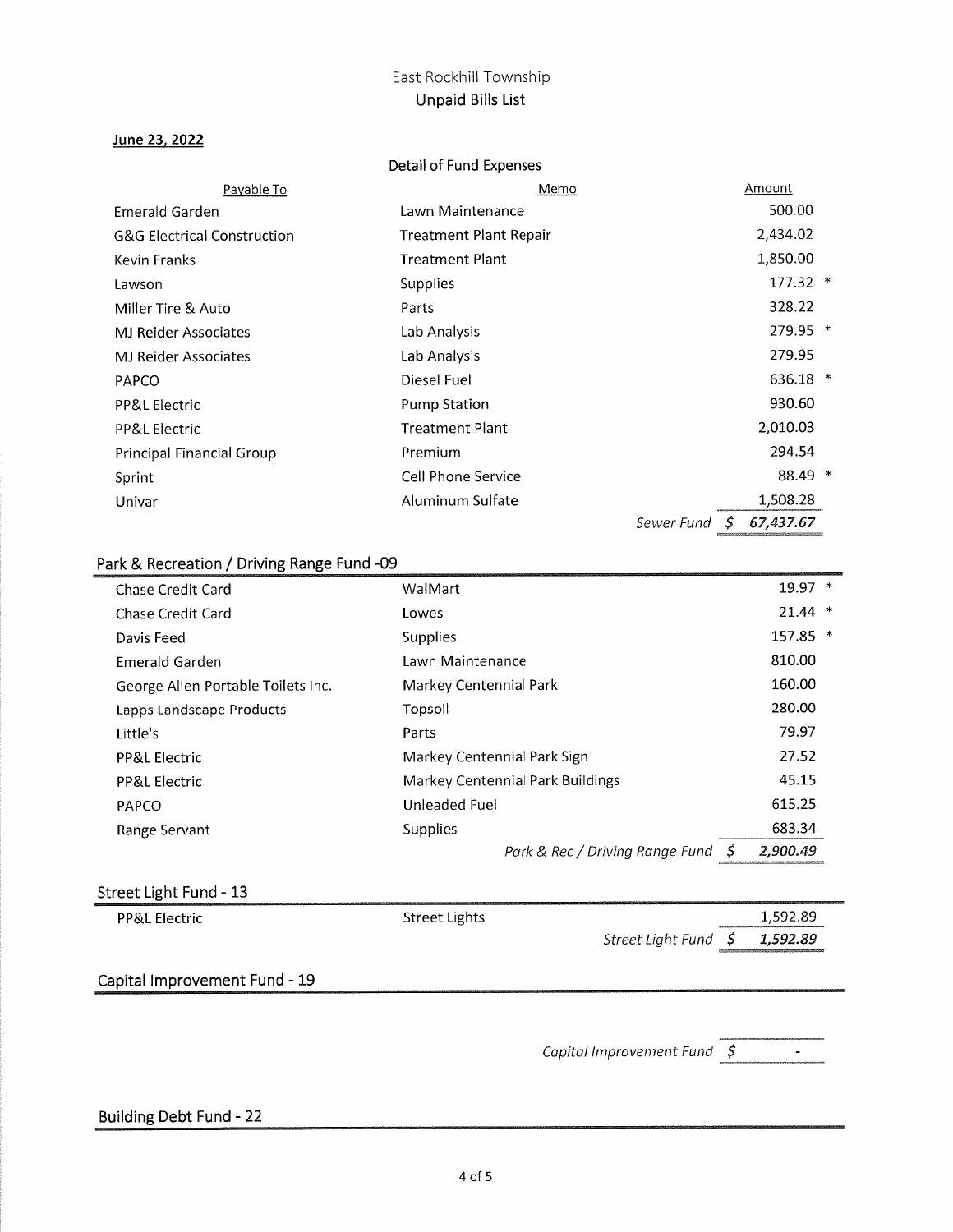## June 23, 2022

## Detail of Fund Expenses

| Pavable To                           | Memo                                | Amount                                                                                                               |
|--------------------------------------|-------------------------------------|----------------------------------------------------------------------------------------------------------------------|
| Pennridge Regional Police Department | Principle and Interest Debt Payment | 5.797.22                                                                                                             |
|                                      | Building Debt Fund S 5.797.22       | <u> Kanada ya Kasani ya Katolini ya Kasani ya Kasani ya Kasani ya Kasani ya Kasani ya Kasani ya Kasani ya Kasani</u> |

Capital Reserve Fund - 30

|                                      | Capital Reserve Fund              | \$             |  |
|--------------------------------------|-----------------------------------|----------------|--|
| State Aid (Liquid Fuel) Fund - 35    |                                   |                |  |
| A-1 Traffic Control Products         | Line Painting                     | 8,768.00       |  |
| <b>Asphalt Maintenance Solutions</b> | Nova Chip Supplies                | 8,029.86 *     |  |
| <b>Asphalt Maintenance Solutions</b> | Nova Chip Truck Rental            | 3,376.25 *     |  |
| <b>Asphalt Maintenance Solutions</b> | <b>Bonded Wearing Course</b>      | 109,671.00     |  |
| <b>Asphalt Maintenance Solutions</b> | <b>Street Sweeper</b>             | 1,480.00       |  |
| <b>BR Scholl</b>                     | Repairs                           | 2,272.15       |  |
| <b>PP&amp;L Electric</b>             | Signal 313 & 5th                  | 30.30          |  |
| <b>PP&amp;L Electric</b>             | Flasher 5th Street                | 25.89          |  |
| <b>PP&amp;L Electric</b>             | Signal Campus & 5th               | 35.83          |  |
| <b>PP&amp;L Electric</b>             | Signal 313 & 563                  | 30.55          |  |
| PP&L Electric                        | Flasher Schwenkmill Road          | 26.41          |  |
| <b>PP&amp;L Electric</b>             | Signal 313 & Mountain View        | 40.25          |  |
| <b>PP&amp;L Electric</b>             | Flasher Mountain View             | 25.78          |  |
|                                      | State Aid Fund \$ 133,812.27      |                |  |
| Escrow Fund - 90                     |                                   |                |  |
| Wynn Associates                      | Township Engineer Pennridge SD    | 328.90         |  |
| Wynn Associates                      | Township Engineer Pennridge SD    | 1,741.05       |  |
| Wynn Associates                      | Township Engineer McClennan Tract | 575.67         |  |
| Wynn Associates                      | Township Engineer Mager           | 99.20          |  |
| Wynn Associates                      | Township Engineer JMD Group       | 245.70         |  |
| Wynn Associates                      | Township Engineer Resutek         | 37.20          |  |
| Wynn Associates                      | Township Engineer Lynn Builders   | 165.10         |  |
| Wynn Associates                      | <b>Township Engineer Ramos</b>    | 264.74         |  |
| Wynn Associates                      | Township Engineer Cacador         | 260.70         |  |
|                                      | Escrow fund                       | \$<br>3,718.26 |  |
|                                      |                                   |                |  |

Total Unpaid Bills \$ 386,831.89

\*denotes already paid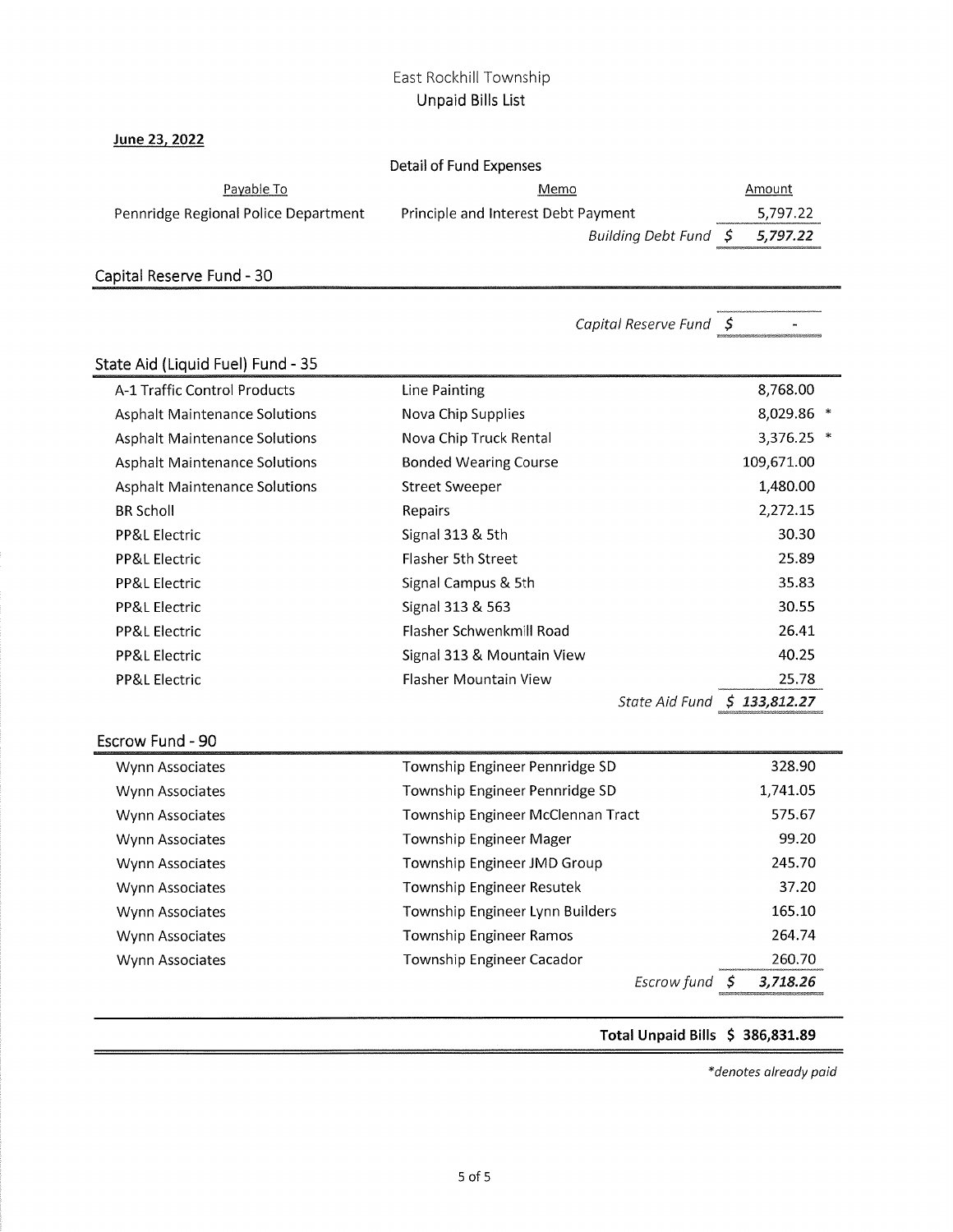## **Bucks County Consortium** 2022 Fuel Bid Summary

| Product                        | <b>Riggins, Inc.</b>             | Mansfield Oil Co | Petroleum<br><b>Traders Corp</b> |
|--------------------------------|----------------------------------|------------------|----------------------------------|
|                                | 5,999 or Less Gallons            |                  |                                  |
| <b>Unleaded Regular</b>        | \$0.0989                         | No Bid           | No Bid                           |
| Premium Unleaded               | \$0.0544                         | No Bid           | No Bid                           |
| #2 Heating Oil                 | No Bid                           | No Bid           | No Bid                           |
| Ultra-Low Sulfur Diesel        | \$0.2540                         | No Bid           | No Bid                           |
| Off-Road Utlra-Low Sulfur      | No Bid                           | No Bid           | No Bid                           |
|                                | <b>6000 Gallons or Greater</b>   |                  |                                  |
| <b>Unleaded Regular</b>        | \$0.0280                         | \$0.0908         | $-50.0092$                       |
| <b>Premium Unleaded</b>        | $-50.1349$                       | $-50.0371$       | $-50.1174$                       |
| #2 Heating Oil                 | \$0.0415                         | No Bid           | \$0.0486                         |
| <b>Ultra-Low Sulfur Diesel</b> | \$0.0549                         | No Bid           | \$0.0335                         |
| Off-Road Utlra-Low Sulfur      | \$0.0590                         | No Bid           | No Bid                           |
|                                | Propane, 999 or Less Gallons     |                  |                                  |
| Propane                        | No Bid                           | No Bid           | No Bid                           |
|                                | Propane, 1000 Gallons or Greater |                  |                                  |
| Propane                        | No Bid                           | No Bid           | No Bid                           |

**Good Faith Estimated Quantities** 

2,500 gals. unleaded regular gasoline

6,200 gals. ultra-low sulfur diesel

Fuel Bids 2022-2023.

On motion by \_\_\_\_\_, seconded by \_\_\_\_\_\_, to award the unleaded regular 87 octane bid amount of 0.0989 market value to Riggins, Inc. and to award the ultra-low sulfur diesel bid amount of 0.0335 market value to Petroleum Traders, Corp. for the 2022 - 2023 fuel bids covering the bid period of August 1, 2022 to July 31, 2023 as presented. With no additional discussion, all present voted in favor.